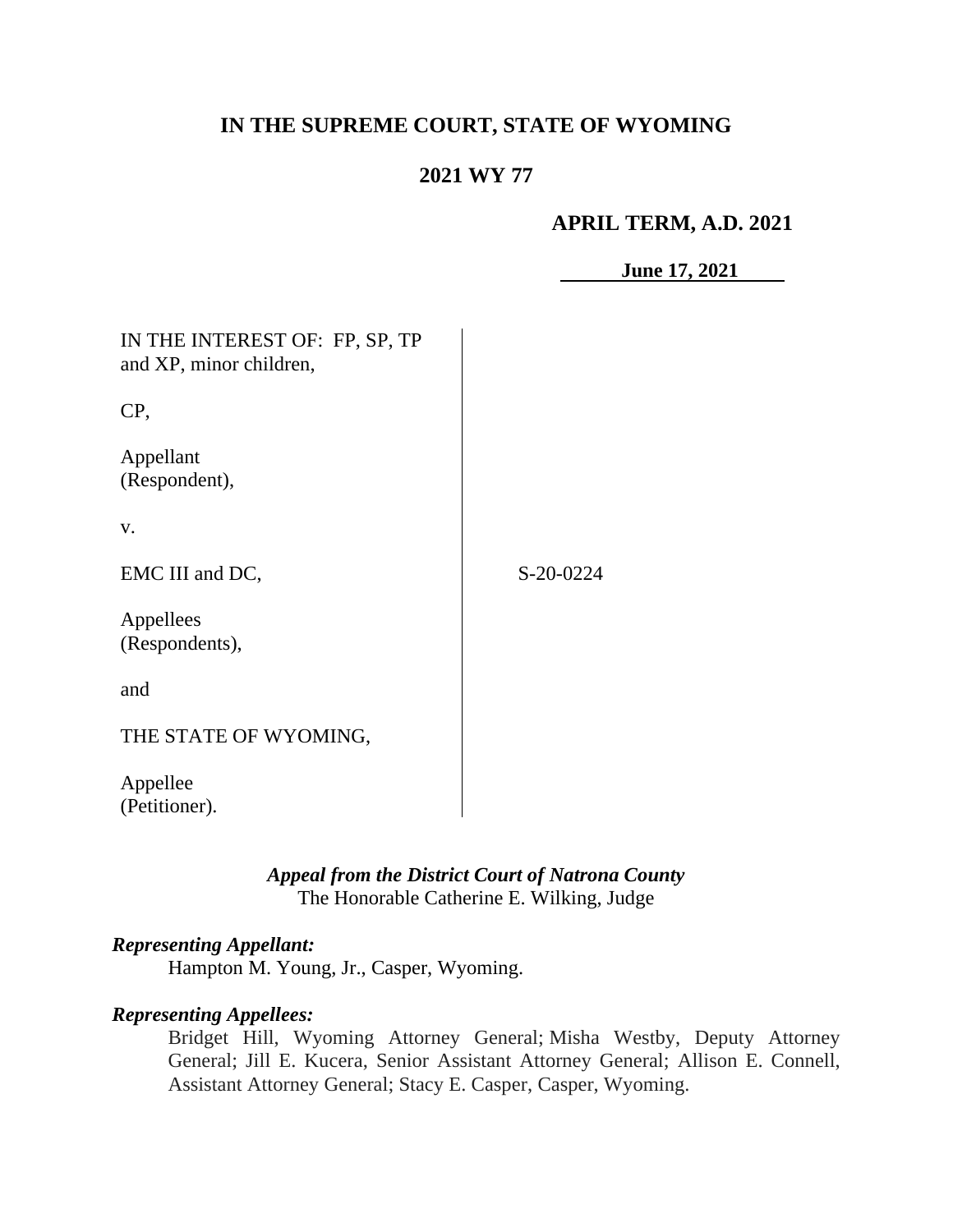#### *Representing Guardian ad Litem:*

Joseph Raymond Belcher, Cheyenne, Wyoming; Kim A. Skoutary Johnson, Wyoming Guardian ad Litem Program.

*Before DAVIS, C.J., and FOX, KAUTZ, BOOMGAARDEN, and GRAY, JJ.*

**NOTICE: This opinion is subject to formal revision before publication in Pacific Reporter Third. Readers are requested to notify the Clerk of the Supreme Court, Supreme Court Building, Cheyenne, Wyoming 82002, of typographical or other formal errors so correction may be made before final publication in the permanent volume.**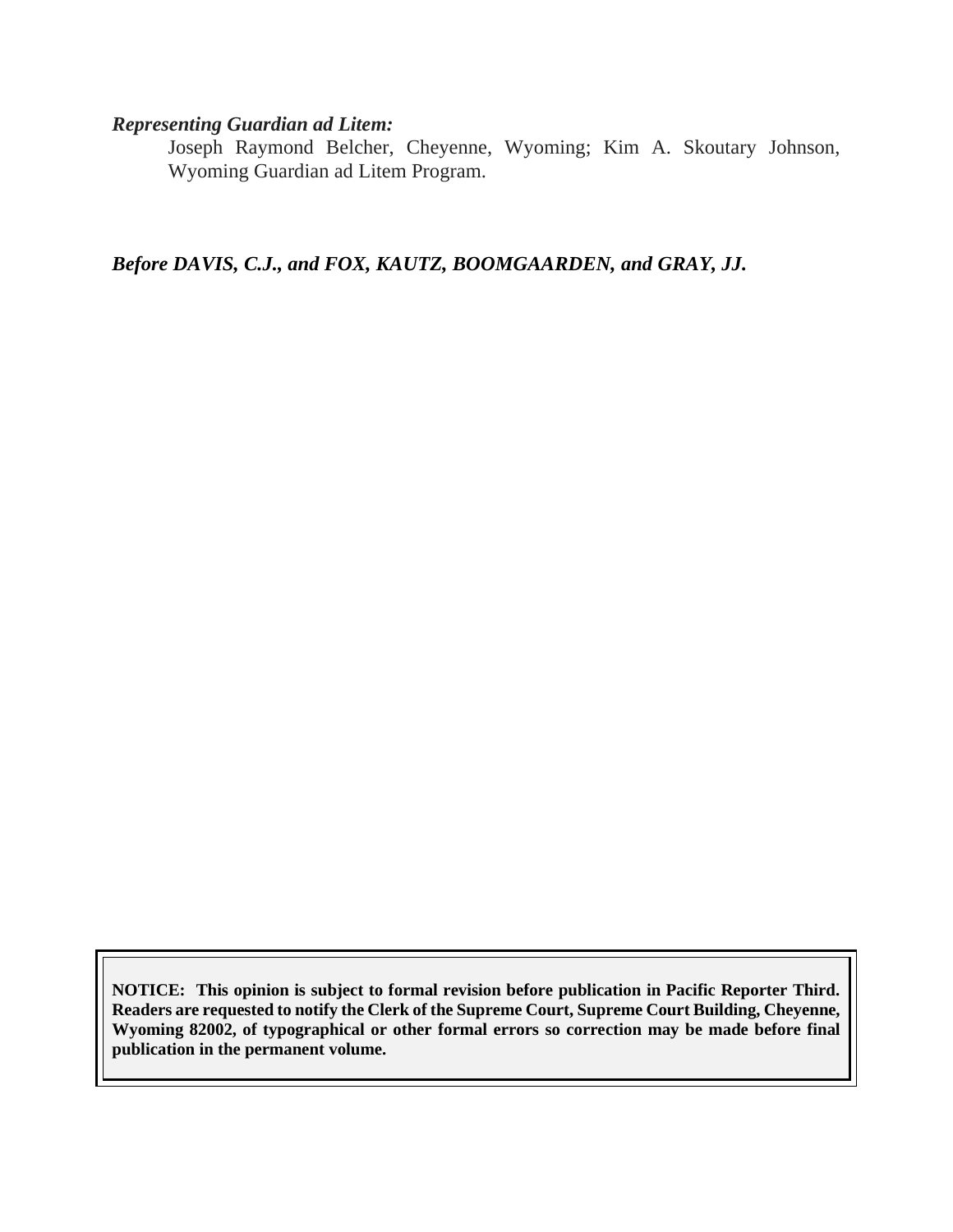## **KAUTZ, Justice.**

[¶1] CP (Mother) appeals from the juvenile court's order dismissing the juvenile case because permanency had been achieved for her children through reunification with their fathers. The State argues we lack jurisdiction over this appeal. We conclude we have jurisdiction and summarily affirm the dismissal order because Mother's opening brief misstates the record and fails to comply with the Wyoming Rules of Appellate Procedure (W.R.A.P.).

### **FACTS**

[¶2] Mother has six children. NP and RP are adults. SP, FP, TP, and XP are minors, born in 2004, 2006, 2011, and 2013, respectively. FP's father, EMC, lives in Maryland; TP and XP's father, DC, lives in North Carolina. We will refer to EMC and DC collectively as "the fathers."

[¶3] On January 15, 2019, law enforcement officers responded to Mother's home after RP reported Mother had cut him with a knife. The officers arrested Mother and took SP, FP, TP, and XP into protective custody due to the domestic violence incident and the unsanitary conditions of the home, including a bathroom floor covered in toilet paper containing human feces. The next day, the district attorney filed a neglect petition against Mother, and the juvenile court held a shelter care hearing. The court ordered the children be placed in the temporary legal and physical custody of the Department of Family Services (DFS). Two weeks later, the juvenile court held Mother's initial hearing, where she denied neglecting the children. The court again ordered the children to remain in DFS custody. DFS placed the children in non-relative foster care.

[¶4] DFS created case plans for Mother and the fathers and recommended the permanency plan be reunification of the children with a parent. The Multi-Disciplinary Team (MDT) agreed with DFS's recommendation, but Mother did not. She believed the permanency plan should be reunification of the children with her. The juvenile court held a disposition hearing on March 20, 2019. Mother stipulated to the allegations contained in the neglect petition, and the court adjudicated the minors neglected by Mother. The court decided "the permanency plan is reunification of the minor children with a parent upon successful completion of the [case plans]."

[¶5] The States of Maryland and North Carolina completed home studies on the fathers' homes and approved them for FP, TP, and XP's placement. In June 2019, FP went to live with EMC for the summer, and TP and XP went to live with DC for the summer. SP remained in foster care in Wyoming. While staying with his father, FP disclosed to his therapist new allegations of abuse by Mother, including hitting him and his siblings with a spoon, hitting and kicking them in the head, bashing his head into a brick wall, and throwing a knife at him. He also alleged she punished him and his siblings by requiring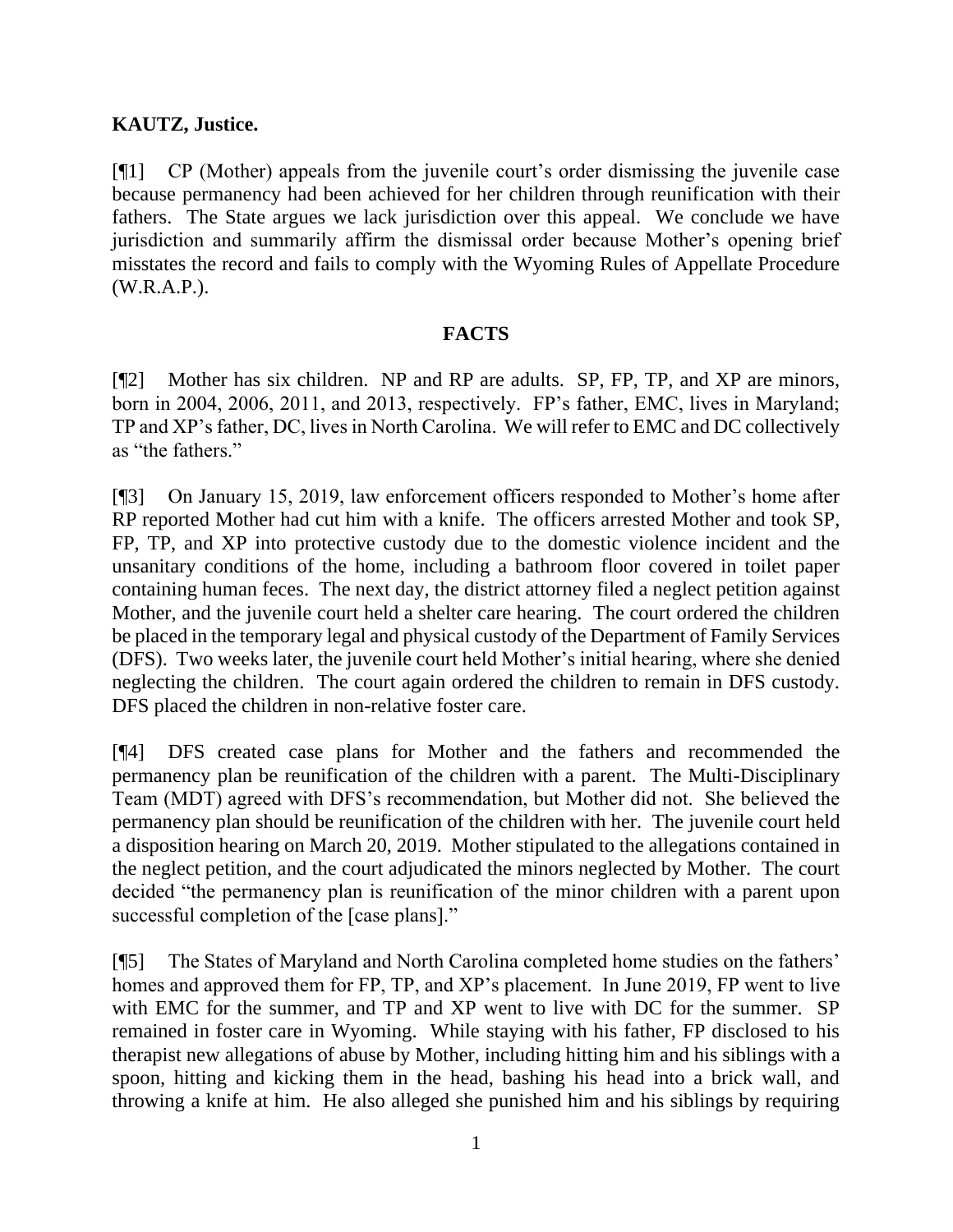them to stand in a "T" pose for an extended period of time, making them stand outside in the cold, withholding food, and forcing them to stay awake "all night and all morning." These disclosures were reported to DFS, which opened an investigation and alerted law enforcement.

[¶6] In July 2019, the juvenile court held a six-month review hearing. It found SP, FP, TP, and XP were "doing very, very well in their current placements," seemed to "have enjoyed stability and a much less stressful environment," and were receiving counseling services "that seem to be of significant benefit to them." The court also found DFS was "making reasonable efforts to effectuate the permanency plan"; the parents' case plans were "more than appropriate"; the fathers were compliant with their case plans; and Mother was not compliant with her case plan but instead was "combative." It ordered the children to remain in the temporary legal and physical custody of DFS and continued the permanency plan of reunification of the children with a parent.

[¶7] Later that month, the fathers requested a court order allowing their respective children to live with them through the remainder of the juvenile case. The children's guardian ad litem (GAL) agreed with the motion, stating FP, TP, and XP had all expressed their desire to remain with their fathers and it was in their best interests to do so. Mother moved for immediate return of the children to Wyoming.

[¶8] After a hearing, the juvenile court granted the fathers' motion and denied Mother's motion for immediate return of the children. It found FP, TP, and XP had been in their fathers' care since June 2019, and they had "made tremendous strides in their physical and mental health while in said care." It also noted the new allegations of abuse, which were being investigated; the children had expressed their desire to remain in their fathers' care; the fathers had established stable, supportive, caring, and healthy homes for them; and their placement with their fathers was consistent with the permanency plan of reunification with a parent.

[¶9] On March 12, 2020, the juvenile court held a permanency hearing. The court dismissed SP from the juvenile case because permanency had been achieved through his reunification with Mother. It found the other children had mental health needs but found those needs were being addressed in their current placements with their fathers. The court also found their current placements were necessary and appropriate and reasonable efforts to reunify the family were being made.

[¶10] In May and June 2020, the district court, in separate civil actions, granted the fathers temporary custody of their children. Shortly thereafter, the fathers moved for discharge of FP, TP, and XP from the juvenile court action. The GAL joined in the motion, arguing the purpose of the juvenile matter—reunification of the children with a parent—had been achieved through the children's placement with their fathers and it was in the children's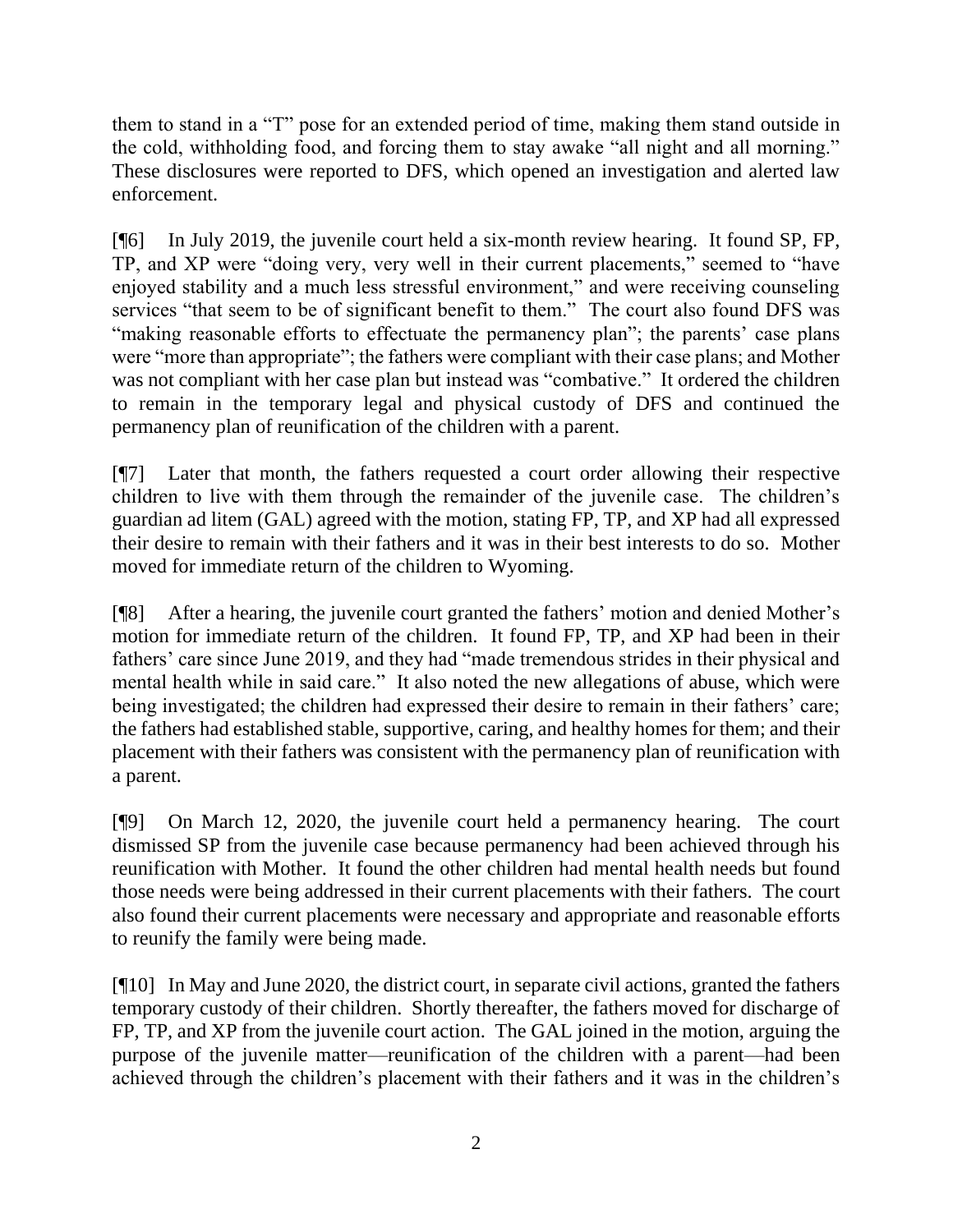best interests to dismiss the juvenile case. DFS and the MDT also recommended the case be dismissed. Only Mother opposed dismissal.

[¶11] After a hearing, the juvenile court granted the fathers' motion and dismissed the juvenile case. It decided the permanency goal of reunification with a parent had been achieved through the children's placement with their fathers and found the children were "thriving living with their fathers" and it was in their best interests to dismiss the case. *See*  Wyo. Stat. Ann. § 14-3-431(a) (LexisNexis 2019) ("An order of disposition shall remain in force for an indefinite period until terminated by the court whenever it appears the purpose of the order has been achieved and it is in the child's best interest that he be discharged from further court jurisdiction."). It also found significant that in separate civil actions the district court had awarded temporary custody of the children to the fathers and the children had expressed to the GAL their desire for the juvenile case to be dismissed. Mother appealed.

#### **DISCUSSION**

### *Jurisdiction*

[¶12] In her notice of appeal, Mother listed twelve orders from which she was appealing. The State contends we are without jurisdiction over Mother's appeal because the orders being appealed are either not appealable under W.R.A.P. 1.05 or were not appealed within 30 days as required by W.R.A.P. 2.01.

[¶13] The Child Protection Act governing abuse/neglect proceedings provides: "Any party including the state may appeal any final order, judgment or decree of the juvenile court to the supreme court within the time and in the manner provided by the Wyoming Rules of Appellate Procedure." Wyo. Stat. Ann. § 14-3-432(a) (LexisNexis 2019). W.R.A.P. 2.01 states: "An appeal from a trial court to an appellate court shall be taken by filing the notice of appeal with the clerk of the trial court within 30 days from entry of the appealable order[.]" "The timely filing of a notice of appeal is mandatory and jurisdictional." *Golden v. Guion*, 2016 WY 54, ¶ 11, 375 P.3d 719, 722 (Wyo. 2016) (citing W.R.A.P. 1.03)). Relevant here, W.R.A.P. 1.05 defines "appealable order" as

> (a) An order affecting a substantial right in an action, when such order, in effect, determines the action and prevents a judgment; or

> (b) An order affecting a substantial right made in a special proceeding[.]

Rule 1.05(a), (b).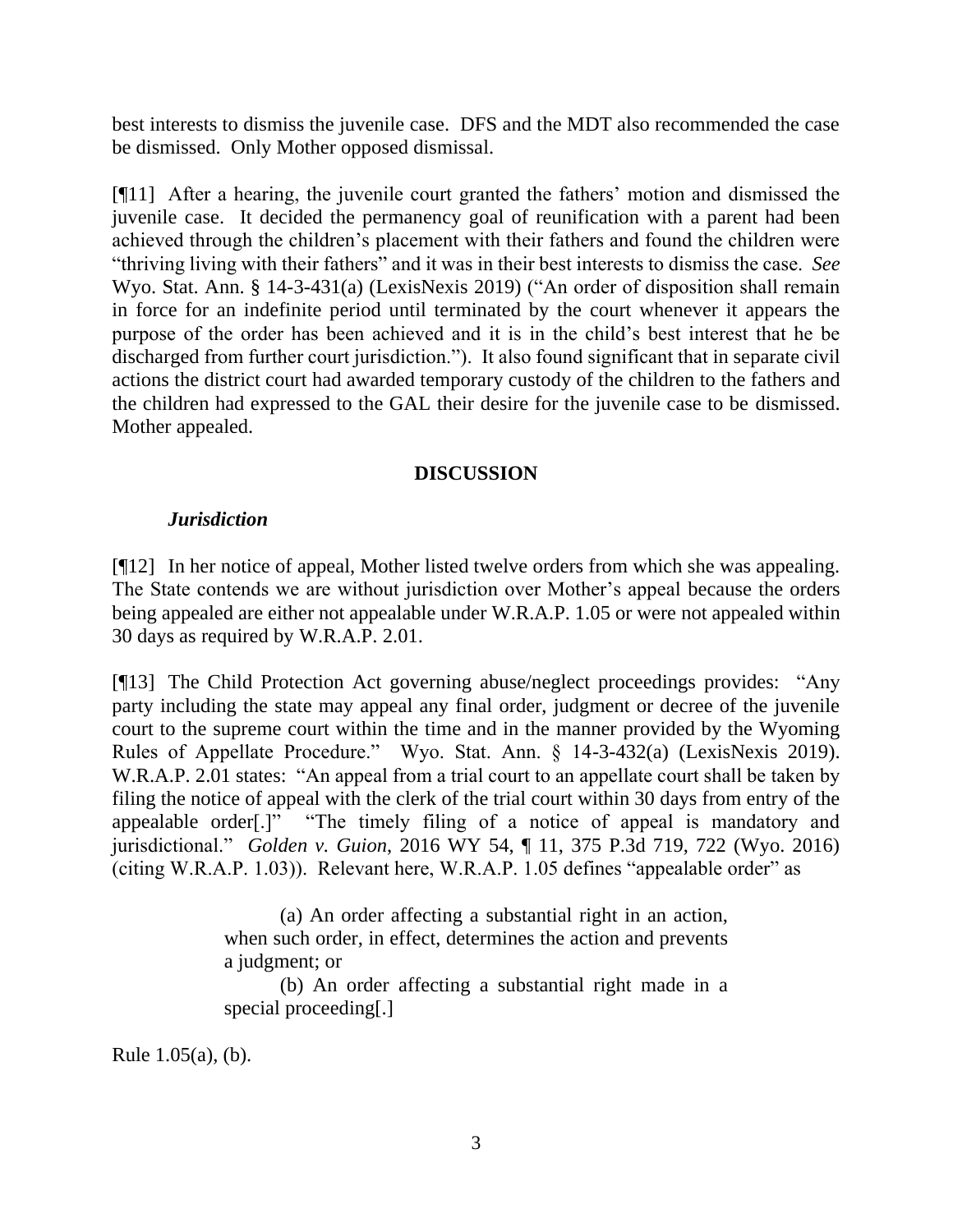[¶14] "Proceedings in juvenile court are special proceedings[.]" *DH v. Wyo. Dep't of Family Servs. (In re "H" Children)*, 2003 WY 155, ¶ 61, 79 P.3d 997, 1014 (Wyo. 2003). Adjudication and disposition orders affect a parent's substantial rights. *Id*. Similarly, "a parent's substantial rights are affected when the permanency plan is changed from reunification to termination and adoption." *KC v. State*, 2015 WY 73, ¶ 33, 351 P.3d 236, 245 (Wyo. 2015) (citing *In re HP*, 2004 WY 82, 93 P.3d 982 (Wyo. 2004)).

[¶15] Although listed in her notice of appeal, Mother fails to raise any arguments with respect to seven orders: (1) Order Following Shelter Care Hearing; (2) Order Following Initial Hearing; (3) Order Excusing FP, TP, and XP from the Permanency Hearing; (4) Order Regarding Placement and Mother's Counselor; (5) Order Regarding Denying Motion to Remove Ms. Hicks from the MDT; (6) Order Denying Mother's Motion to Recuse Judge; and (7) Order Granting DFS's Motion to Quash Subpoena Duces Tecum. As a result, we need not address the appealability of these orders.

[¶16] Mother challenges the juvenile court's findings relating to DFS's investigation of FP's allegations of abuse and its reasonable efforts to reunify the children with her. The court made one or both findings in four orders: (1) Order Following Stipulation/Disposition Hearing; (2) Order Following Motion Hearing/Six Month Review Hearing; (3) Order Regarding Placement; and (4) Order Following Permanency/Motion Hearing. Those findings, however, did not affect Mother's substantial rights because they did not constitute or have the effect of an adjudication or disposition, nor did they serve as a basis for changing the permanency plan from reunification to termination and adoption. Rather, they were interlocutory findings pending further action by DFS and/or the parents. As we explained in *KC*, such findings do not impact a parent's substantial rights:

> Not all review hearings have the same impact [on a parent's substantial rights]. *At one end of the spectrum, a review hearing at which an ongoing permanency plan is reviewed and continued pending some required action by the parents will have relatively minor impact on the parties.* At the other end of the spectrum, a permanency hearing in which a court changes the permanency plan from reunification to termination of parental rights has significant impacts, not only on parents, but on children as well.

*KC*, ¶ 34 , 351 P.3d at 245 (emphasis added).

[¶17] Because the juvenile court's interlocutory findings concerning DFS's investigation and reasonable efforts did not affect Mother's substantial rights, they are not "appealable order[s]" under W.R.A.P. 1.05. However, that simply means Mother did not need to appeal from them within 30 days of their issuance under W.R.A.P. 2.01 (requiring notice of appeal to be filed "within 30 days from entry of the *appealable order*") (emphasis added). Indeed,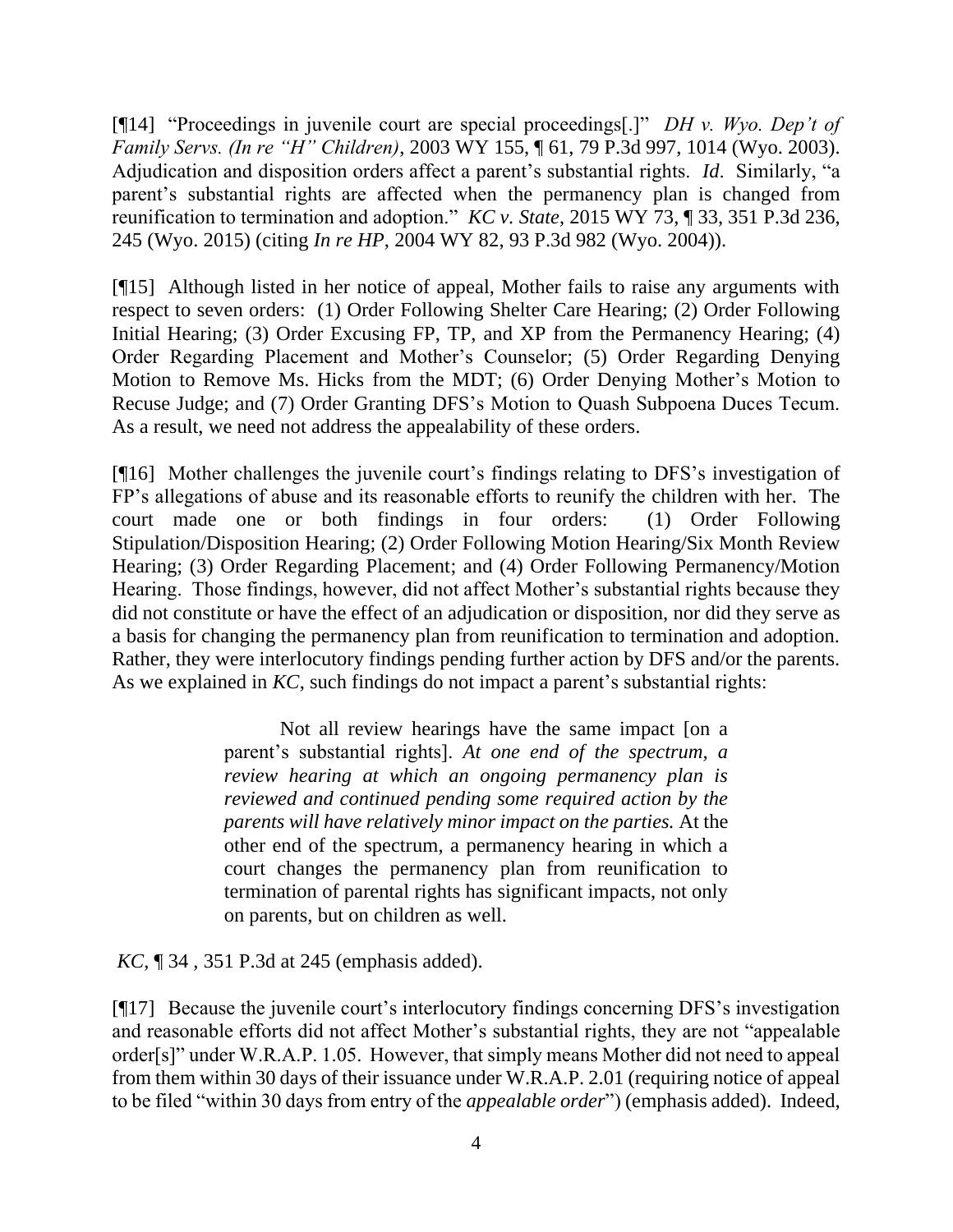had Mother immediately appealed, we would have dismissed for want of an appealable order. The fact these interlocutory findings were not immediately appealable does not mean they are never reviewable. They are reviewable in an appeal from a final, appealable order. *Kruckenberg v. Ding Masters, Inc.*, 2008 WY 40, ¶ 11, 180 P.3d 895, 899 (Wyo. 2008) ("Generally, interlocutory orders merge into the final order . . . . '[A] notice of appeal that names the final judgment is sufficient to support review of all earlier orders that merge in the final judgment under the general rule that appeal from a final judgment supports review of all earlier interlocutory orders.'" (citing *State Farm Mut. Auto. Ins. Co. v. Shrader*, 882 P.2d 813, 820 (Wyo. 1994), and quoting 16A Wright, Miller & Cooper, Federal Practice and Procedure: Jurisdiction 3d § 3949.4, at 72 (1999)); *Geerts v. Jacobsen*, 2004 WY 148, ¶ 13, 100 P.3d 1265, 1269 (Wyo. 2004) ("The general rule is that all provisional or interlocutory proceedings in a matter are merged in, and disposed of, by the final decree.") (citing *Hinrichs v. Office of Family & Children of Allen Cnty.*, 798 N.E.2d 867, 872 (Ind. App. 2003)).

[¶18] That leads us to the "Order to Dismiss Jurisdiction of the Court and Close File," which dismissed the juvenile case. The State concedes Mother's notice of appeal was timely with respect to this order. It nevertheless claims the order is not an "appealable order" under Rule 1.05 because it did not affect Mother's substantial rights. We see it differently.

[ $[$ [19] "[A]n appealable order under Rule 1.05(a) has 'three necessary characteristics. ... It must affect a substantial right, determine the merits of the controversy, and resolve all outstanding issues." *See Jontra Holdings Pty Ltd v. Gas Sensing Tech. Corp.*, 2021 WY 17, ¶ 29, 479 P.3d 1222, 1231 (Wyo. 2021) (quoting *Estate of Dahlke ex rel. Jubie v. Dahlke*, 2014 WY 29, ¶ 31, 319 P.3d 116, 124 (Wyo. 2014)) (other citation omitted). *See also, Pub. Serv. Comm'n v. Lower Valley Power & Light, Inc.,* 608 P.2d 660, 661 (Wyo. 1980) ("Generally a judgment or order which determines the merits of the controversy and leaves nothing for future consideration is final and appealable, and it is not appealable unless it does those things.") (citation omitted). The order dismissing the juvenile case satisfies all three requirements. It affected Mother's substantial rights because it halted any efforts to reunify the children with her and determined permanency had been achieved through placement of the children with their fathers. *See HP*, ¶ 23, 93 P.3d at 989 ("[T]he order certainly affects Mother's substantial rights as it has the effect of halting reunification attempts. Therefore, we will treat it as an appealable order."). The order also determined the merits of the controversy and resolved all outstanding issues by declaring permanency had been achieved, discharging the children from the case, and closing the case file.

[¶20] We have jurisdiction over this appeal.

## *Mother's Appeal*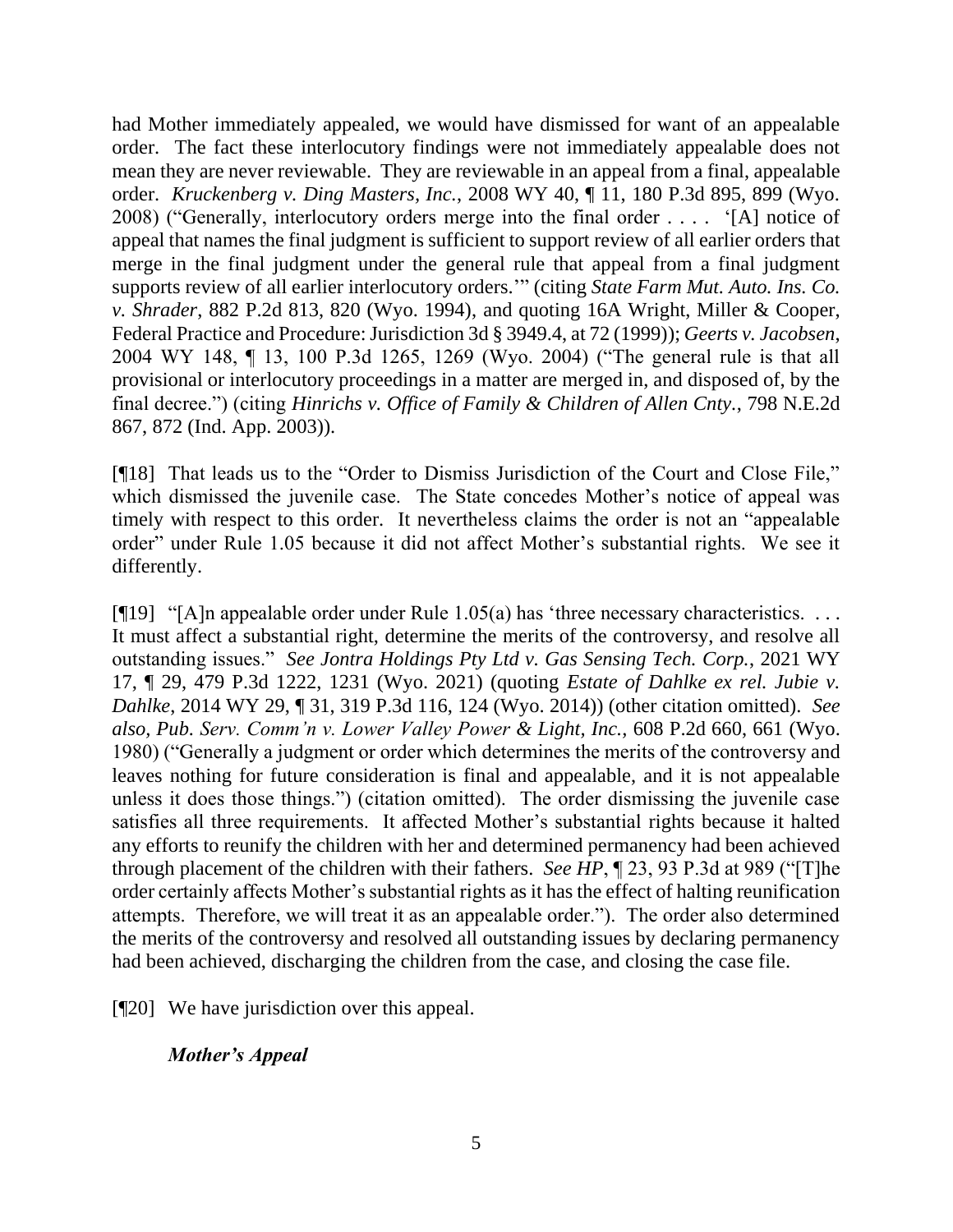[¶21] Mother complains DFS used the "children's allegations of abuse" to "drop[] the existing family plan for reunification with the mother to the concurrent plan of reunification with the father[s]" even though DFS did not adequately investigate the allegations, she was never charged for her actions, and she was not allowed to defend against the allegations in violation of due process. According to her, "this was a case based solely on dirty house neglect, which morphed into unsuccessfully attempting to compel [her] into admitting allegations she asserted were false." She also questions DFS's motives because it allowed SP to be reunified with her but decided it was not safe for her to be reunified with FP, TP, and XP. Mother further complains DFS did not use reasonable efforts to reunify the children with her.

[¶22] Mother's arguments misstate the record. It was FP alone, not all the children, who made the new allegations of abuse. Although Mother advocated for a permanency plan of reunification of the children with her and for a concurrent plan of reunification with the fathers, the juvenile court never adopted her position—there simply never was a permanency plan of reunification with Mother only. Rather, the court ordered the permanency plan to be reunification of the children with a parent. This permanency plan was never "dropped"; it remained the permanency plan from the juvenile case's inception to its dismissal. Moreover, although DFS stated it would "explore all possible maternal and paternal relatives for a concurrent plan," the court never adopted a concurrent plan. Finally, this case was not based solely on Mother's house being dirty. It arose from the unsanitary conditions of Mother's home and the children witnessing domestic violence between RP and Mother.

[¶23] Mother's brief also fails to comply with our rules of appellate procedure. It wholly fails to make a statement of the case as required by W.R.A.P. 7.01(f), but instead states "Appellee [sic] waives a Statement of the Case." An appellant does not have the option of "waiving" required elements of a brief. By "waiving" the statement of the case, Mother fails to identify the nature of the case and put the issues in context. Mother's brief also does not comply with W.R.A.P. 7.01(f) because it neglects to provide record cites for many of the stated facts. Further, Mother's arguments are not cogent or supported by pertinent case law and citations to the record as required by W.R.A.P. 7.01(g). The essence of Mother's arguments is that the juvenile case was about her, rather than about her children's well-being and their need for permanency. Without providing any pertinent case law or statutory citation, Mother asserts she has some right to be rehabilitated at public expense, even though the children have been permanently placed in a safe and nurturing environment with a parent, and even though she at times resisted DFS efforts to assist her. She is incorrect. The relevant statutes are named the Child Protection Act, not the Parental Rehabilitation Act. Furthermore, Mother's various arguments ignore that she still has all her parental rights, and that custody of her children is subject to separate civil cases.

[¶24] "The failure to comply with any . . . rule of appellate procedure [other than the failure to timely file a notice of appeal] . . . does not affect the validity of the appeal, but is